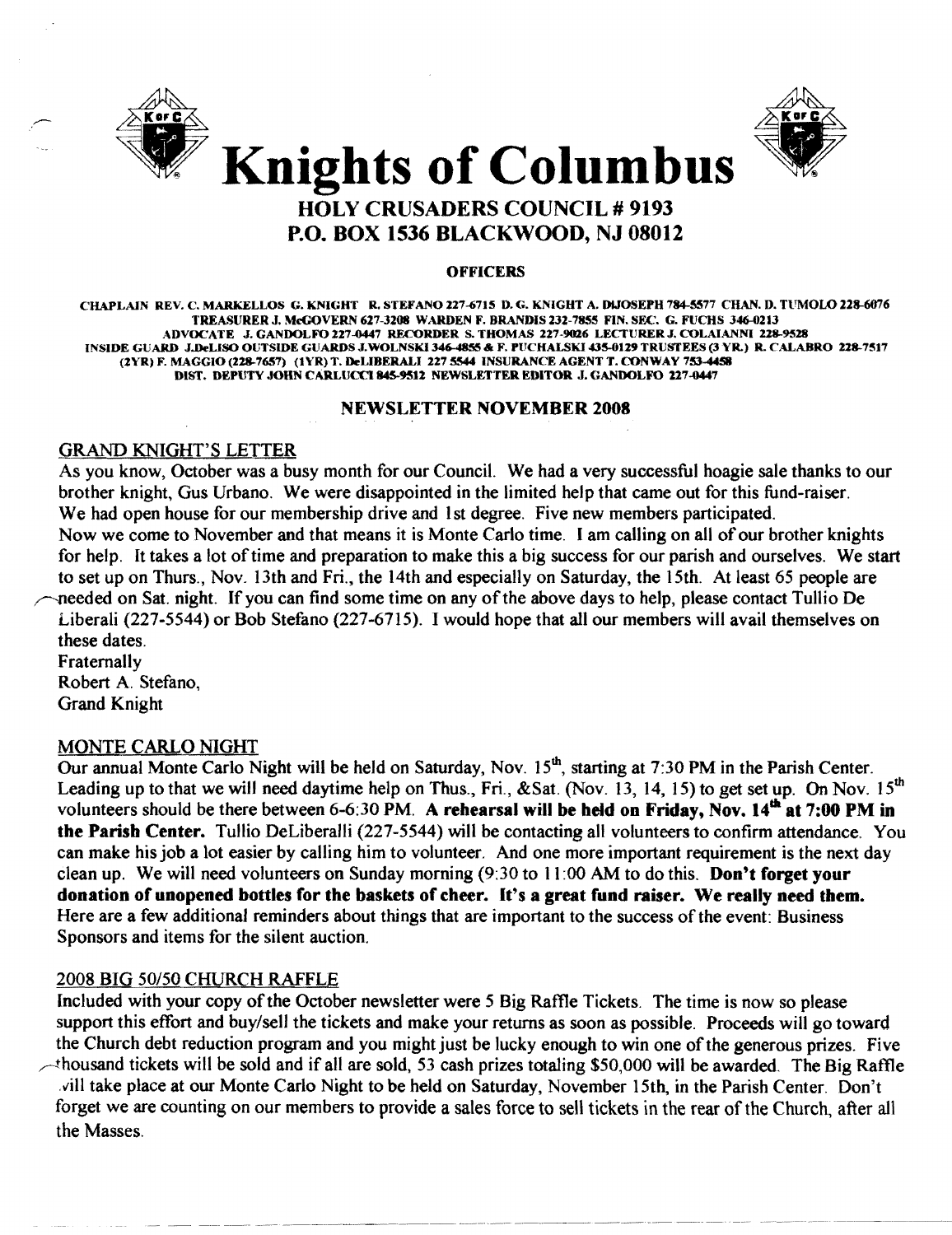#### KNIGHT/FAMILY OF THE MONTH

Our knight of the month for November was Gus Urbano (hoagie sale). Our family of the month for November was Arnie Zomberg and family. Congratulations and thank you.

# DEGREE NEWS

Our Council hosted a First Degree Exemplification on October  $9<sup>th</sup>$ , in our Council home. On that occasion, 7 candidates took their degree, 5 of them from our Council. We are very pleased to welcome George DiMarcantonio, John Davies, Joseph Patterson, Antonio Rowan and Michael Panasiuk into our Council. Our first degree team was in good form in the following roles: Dan Tumolo (GK), John Gandolfo (DGK), Bob Vogelsong (Ward), Tom Conway (FS), Joe DeLiso (BnBr), Shawn McGovern & Jack Wolnski (HnGds), Ernie Aukerman (lnsGd) and Frank Brandis (MusPmt). We would also like to congratulate and welcome John Rifici who took his first degree at another Council.

# ATTENTION ALL FIRST DEGREE KNIGHTS

On Tuesday, November 11<sup>th</sup>, a Second Degree Exemplification will be held at Santa Maria Council, Haddon Heights. If you can make it, meet John Gandolfo (227-0447) in the parking lot on Church St. no later than 7: 15 PM, and we will proceed together.

# HOAGIE SALE

Congratulations are in order again for another successful hoagie sale. On October 4<sup>th</sup> we made and sold 77 dozen hoagies which netted \$1,242.25 which will be used to further vocations. We thank Gus Urbano and the members that helped with the sale. On the down side, we were a little shorthanded so don't forget this and try to make yourselves available next time.

# EMAIL ALERT!

We presently have an email address file but it is in need of updating. Do we have your current email address? If you would like to be included in our

council's email communication, it's as simple as sending an email to: dankoc9193@comcast.net This file is private and will not be released.

#### CHAPLAIN'S CORNER

Why we need Faith. Faith in the God who has not left us in the dark but has revealed himself as our Creator; who, out of his love, designed us for a life of love, in this world and in the next. Faith in the Gospel, the Good News of the man who said he was God coming down from heaven, to die on the Cross, to save us from sin and to rise from the grave to save us from death. Deep down we are all afraid: of suffering, or of dying, or of God's judgment, or of the unknown, or of weakness, or of our lives slipping out of our control, or of not being understood and loved. We sin because we fear. Faith casts out fear, as light casts out darkness. God has shone his light into our world, and it is stronger than darkness. That light is Jesus Christ.

# KNIGHTS OF COLUMBUS INSURANCE

Knights of Columbus insurance has been a strong source of steadfast protection for more than 126 years. It continues to help the membership and their families secure their financial futures, through the top-rated portfolio of life insurance, long-term care and annuity products. The Web site is literally packed with information regarding Knights of Columbus, so take some time to browse and learn more about what it has to offer. Since the founding in 1882, the Order's primary mission has been to protect families against the financial ruin caused by the death of the breadwinner. The insurance program can do exactly that for those Knights who chose to take advantage of it. It is our greatest fraternal benefit, and should be considered by all the members.

Thomas 1. Conway, Jr., Field Agent -856-753-4458

# CHAPTER THANKSGIVING MASS

The Thanksgiving Mass for the Chapter will be celebrated on Thanksgiving Day, 9:00 AM at the Pius X Retreat House. AU are welcome. On December  $10^{th}$ , the annual Chapter Christmas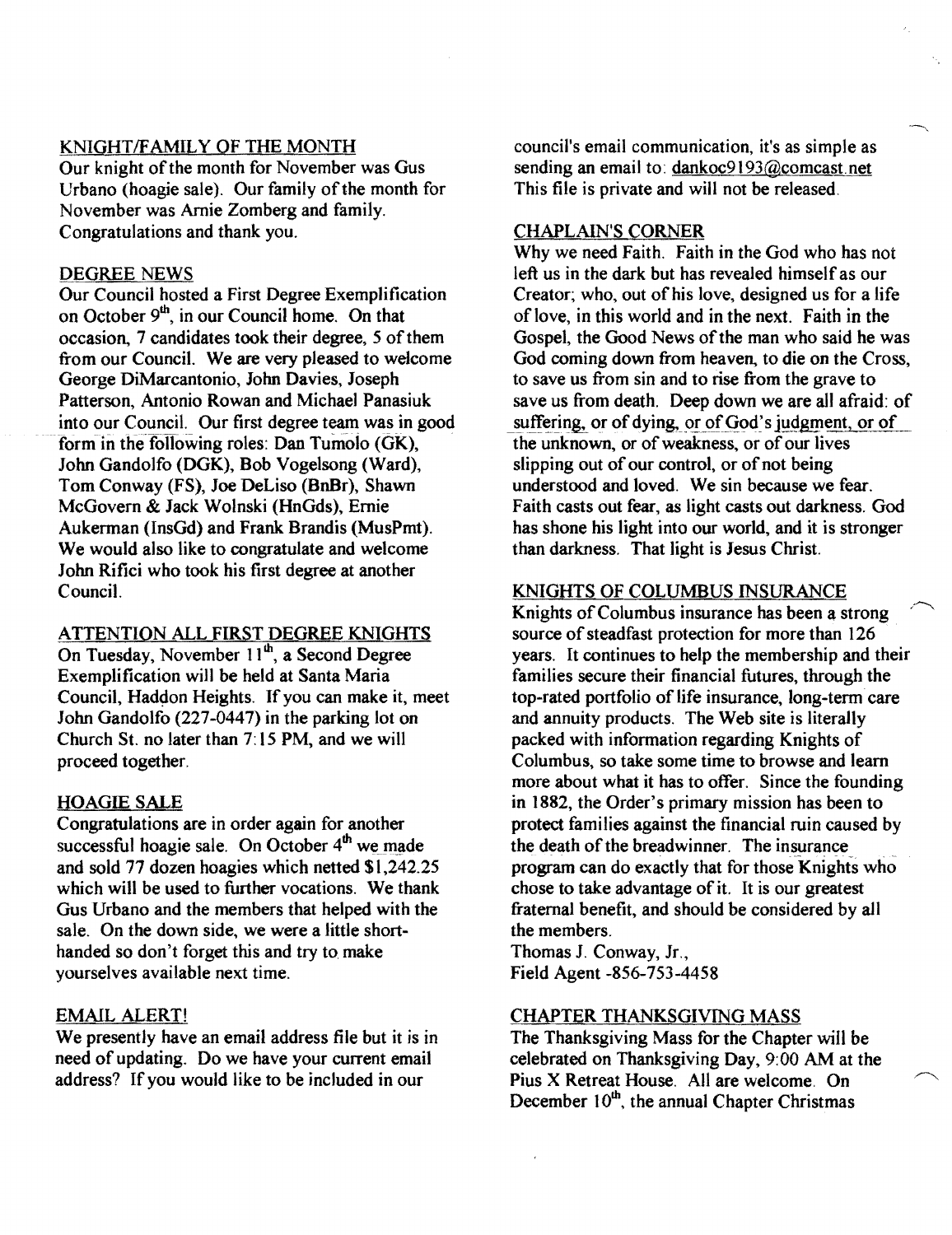Dinner will be held at Santa Maria Council, Haddon Heights. Tickets are \$18. Make your reservations with Financial Secretary, George Fuchs (346-0213).

#### DEFINING THE SUPREME COUNCIL

The Supreme Council is the governing body of the Knights of Columbus and is responsible for the development of the organization as a whole. Supreme Council duties include establishing the Order in new regions and setting up regional authorities, defining and advancing its values and goals, undertaking organization-wide initiatives, promoting awareness of the Knights' mission worldwide, and protecting the families of members through its extensive insurance program. Members working in local or subordinate Councils, however, carry on the majority of the Knights' beneficial work.

#### FIRST FRIDAY ADORATION

Exposition of the Blessed Sacrament will take place in the St. Agnes Chapel on First Friday, November  $\sim$ 7<sup>th</sup>, following the 9:00 AM Mass, continue until 7:00 PM, and close with Benediction. We are committed to "watch" in half-hour shifts throughout the day. There's a sign up sheet in the Chapel to schedule your time. Please try to stop in during the day to spend time with the Lord.

#### FOURTH DEGREE NEWS

Brother Fred Durso, who is well known in Council 9193, has consented to do a talk on Religious relics on November 19th at 8:45 PM, after our Assembly meeting. How Brother Fred became in possession of these relics, how relics are classified and the extent of these treasures will make for an interesting and rewarding evening. All relics are authenticated . and his presentation is open to all Knights and their friends.

We are still collecting used clothing and personal items for Veterans Haven. Veterans Haven is a rehabilitation center for veterans. Contact Barry Start (384-5884) for a full list of needed items. The Bishop Schad Assembly meets on the third ~Wednesday 8:00 PM, Church Street.

#### NOVEMBER BIRTHDAYS AND ANNIVERSARIES

The following brothers or members of their families will celebrate their birthdays this month: Joshua Berstecher, Rachel Berstecher, Valerie Brusco, Gabe Busa, Marge Chatburn, Mrs Rachel DiCarlo, Mike Donahue, Mrs. Noreen Fuchs, Gerry McFadden, Dan Meissler, Vincent Mento, Mrs. Anita Muldowney, Bob O'Connor, Francisco Olaya, Mrs. Yessi Olaya, Annette Pettineo, Steve Piperno, Jenna Tolen, Martin (Chip) Tolen, Paul Urbaniak, Mrs. Vera Villarose. John Vinci, Harry Whitaker, Mrs. Lena Warner and Dan Worstall. The following members will celebrate their anniversaries this month: Mr.& Mrs. Ed Michalak, Mr.& Mrs. Ed Steward and Mr.& Mrs. Larry Villarose. CONGRATULATIONS! If we missed someone's birthday or anniversary, please contact John Gandolfo (227-0447)

#### EDITORIAL

Our Columbian Year is off to a good start. We are coming off a successful and profitable hoagie sale and a membership effort that brought in six new members. Now it's time for the big one. Our Big Raftle and Monte Carlo Night are our two biggest programs. Preparation for these takes almost the entire year. With the proper support these can generate the funds that we need to further our charitable endeavors. It takes about 6S workers to run Monte Carlo and we know we can count on all of you. Be there for the Council. Vivat Jesus.

#### IMPORTANT DATES

- Nov. 6 Officers Meeting (8 PM Church St.)
- Nov 7 First Friday (St. Agnes Chapel)
- Nov. 13 Council Meeting (8 PM Church St.)
- Nov. 15 Monte Carlo Night (Parish Center)
- Nov. 27 Thanksgiving Day Chapter Mass (9 AM Pius X House)
- Dec. 4 Officers Meeting (8 PM Church St.)
- Dec. 5 First Friday (St. Agnes Chapel)
- Dec. 6-7 Pro-Life Rose Sale (Churches)
- Dec. 10 Chapter Dinner (Santa Maria Council)
- Dec. 11 Council Meeting (8 PM Church St.)
- Dec. 25 Christmas Day